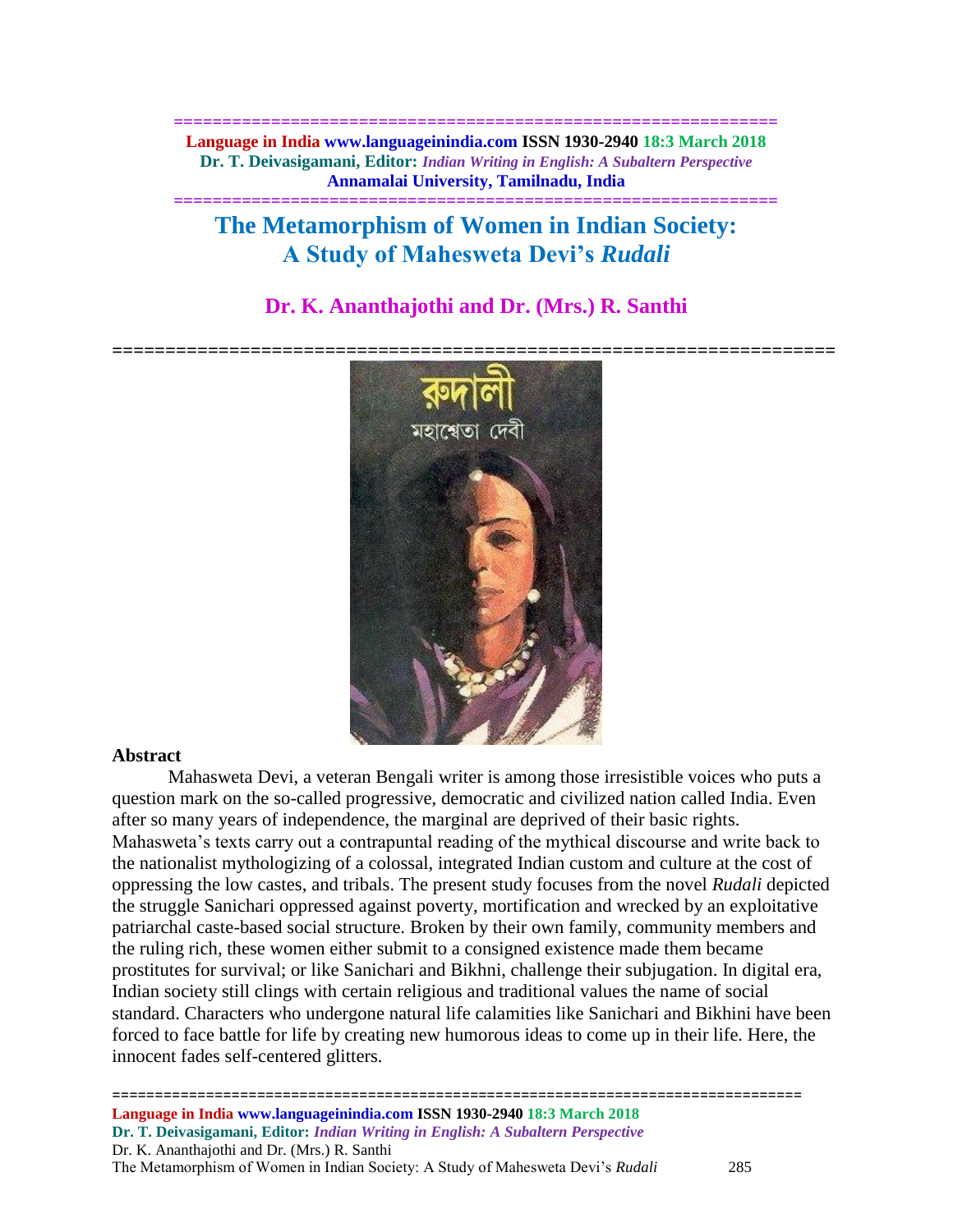### **Introduction**

In the post-colonial era, the field of gender has been of much debated and many seminal works have been based upon it. Different societies have treated women as the 'other', 'colonized', 'deprived' and; 'the fairer sex' has time and again suffered the politics of oppression and repression. Of late, the concept of gender bias has been of much consequence which implies that women have been doubly suppressed first on the basis of nationality; the other, on the basis of gender not only that women are also forced to transform from innocent to self-centered.

There are two pictures of modern India; the first one portrays us the bright picture of 'India Shining' while the second one is a dismal picture of India reeling under starvation, poverty, debt and unemployment. The first picture depicts constant growth in every field, be it healthcare, education, industries, service sector, etc. This current position tries to project India as a nation continuously moving on the path of development. The other picture puts a question mark on the reality behind the first position. In the same land called India, we have millions of landless peasants reeling under debt and poverty; tribals who are losing their lands and are forced to become farm workers and even bonded labourers in many cases, and ordinary men who are making die-hard efforts to make their ends meet. But the calamity with these socially double suppressed people is that their lives are below the national attention.

There are a number of women writers who have marked their presence steadily in the men dominated land. They have declined to follow street and state censors and succeeded in bringing unheard voiced to the fore. Mahasweta Devi, veteran Bengali writer is among those irresistible voices who puts a question mark on the so-called progressive, democratic and civilized nation called India. Even after so many years of independence, the marginal are deprived of their basic rights. Through her novels, stories and a number of articles; Mahasweta exposes the feudal system which is anti-tribal, anti-women, anti-poor and anti-tiller. This study is an attempt to explore and throw light on Tribal women and how they suffer in the society. Throughout her literary career, she has written fervently about the tribal, subjugated and the deprived and tried to bring their unheard stories before the world to make the people sensitize about these people. And she is still active in her eighties talking to people, forming self-help groups, writing letters to authorities, visiting to people, rebelling against government atrocities.

Mahasweta Devi was an Indian Bengali writer and social activist. Her notable literary works include *Hajar Churashir Maa, Rudali,* and *Aranyer Adhikar.* She worked for the rights and empowerment of the tribal people (Lodha and Shabar) of West Bengal, Madhya Pradesh, Bihar, and Chhattisgarh states of India. She was honoured with various literary awards. She is well known for her pioneering work among the most oppressed in the Indian society - the dispossessed tribals and the marginalized divisions such as landless labourers of eastern India. Mahasweta's writings are often based upon scrupulous research, conducted sometimes through unconventional means (such as oral history), into the history of the peoples she writes about.

#### *Rudali*

Mahasweta Devi's *Rudali* revolves on the two women who build up a partnership for existence. *Rudali* is one of the haunting stories that come from remote villages in Rajasthan. The novel depicted the struggle Sanichari oppressed against poverty, humiliation and wrecked by an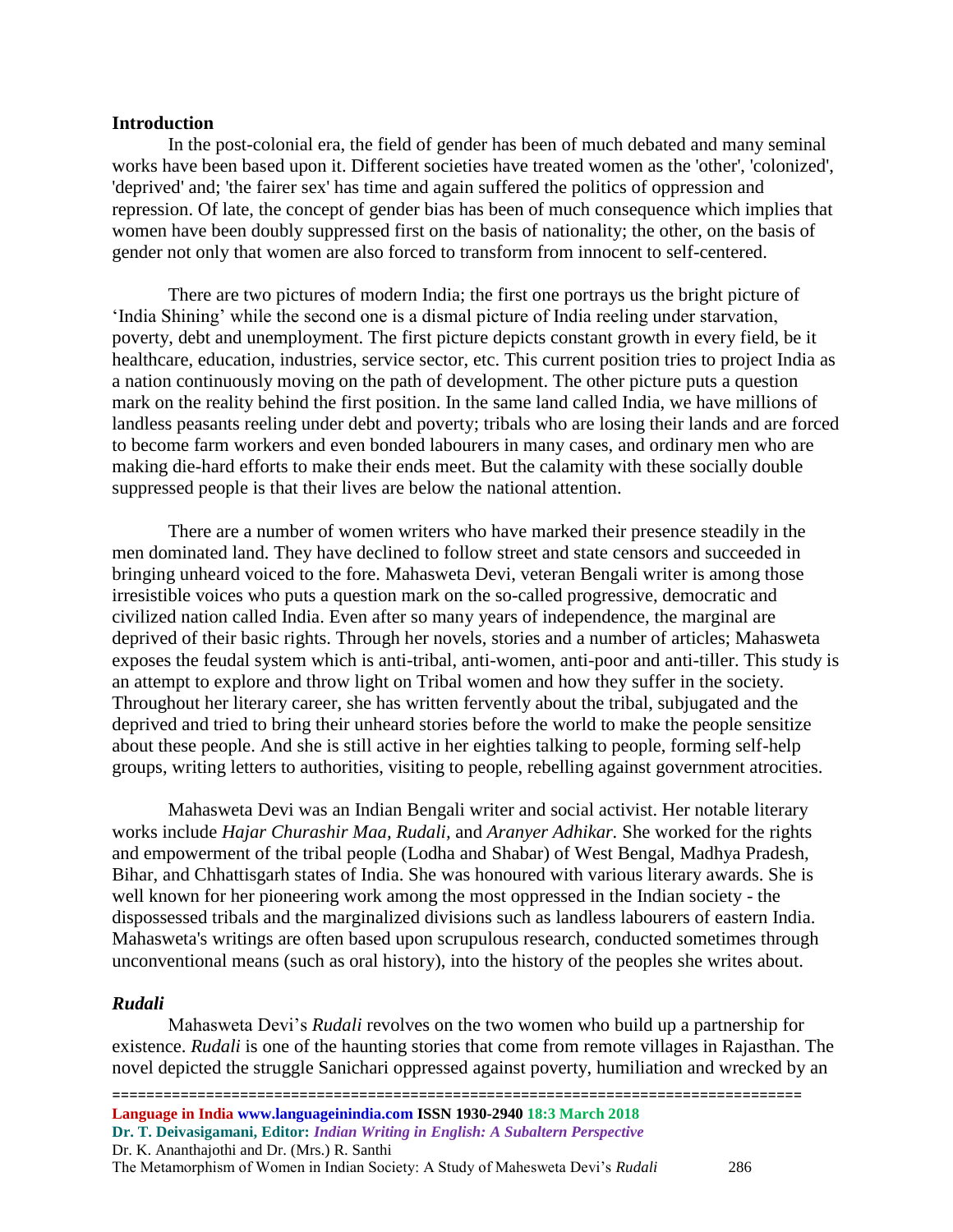exploitative patriarchal caste-based social system. Damaged by their own family, community members or the ruling rich, these women either submit to a consigned existence, which became prostitutes for survival; or like Sanichari and Bikhni, challenges their subjugation. The novel represents the miserable condition of a low-caste starving family in post-colonial Indian society. It highlighted the particularly miserable position of backward class women inrural India.

The story of *Rudali* draws attention to on the bond aging relation between women, the relation between Sanichari and Bikhni is off course close, sensitive, affectionate and helpful. Sanichari meets Bikhni in the market place, where she is searching her grandson is already lost every member of her family, she is free from all other ties and relations. On the other hand, Bikhni is equally abandoned by her son; leave her home with no plan about where to go. She prepares to survive by begging at some railway station if necessary. In every domain of life such as social, financial, caste, gender, age, family these women are tribally equal. Bikhni is pleased with Sanichari's house, and she loves a household work, she cleans the house, clothes, mats and quilts, she brings water from the river and with little effort start vegetable patch in front of Sanichari's house.

Sanichari was marginalized firstly as a girl child and she was forced to get married at the time of adolescence. And then her mother-in-law was also responsible for her marginalization, she always ridiculed her saying that she was born on Saturday so her name was inauspicious. She even said that Sanichari's life is full of sufferings and brings out a bad luck to their family. This made Sanichari feels rebellious against her mother-in-law.Shanichari was forced to go for the profession of a paid mourner (Rudali) because there was nobody to provide her with basic requirements of life."For them, nothing has ever come easy. just the daily struggle for a little maize gruel and salt is exhausting. While those people spend huge sums of money on death ceremonies, just to gain prestige…" (Devi.9)

### **More on Sanichari**

Sanichari, the protagonist, is a vigorous Dalit widow who lives in a village of Bihar, reeling under the burden of earning for her family. Without any earning family member, she faces many difficulties, feeding his family as she was cursed as a 'witch' who has devoured the men of the house. Sanichari is alone, and she gets a supporter in her long-lost friend Bikhni, another ill-fated Dalit widow who was left alone by her own son.

"Everyone said - she's led such a hard,sad life. But finding Bikhni has been a blessing" (Devi.110).

The two form a deep bond and a partnership for survival as they find out financial help in different livelihoods as hired mourners (Rudali)to add pretentiousness to funerals of the feudal rich in their two-faced society. The new profession gave them their first sense of mastery. But then, Sanichari suffers another waft when Bikhni dies from dysentery as given lack of basic medical care.

After facing this much of loss, Sanichari is moreover shaken. But she refused to take a break and emerges revolts against her loneliness. She meets the brothel to recruit a band of Rudalis all by herself from among the prostitutes, where she encounters her fiercely disobedient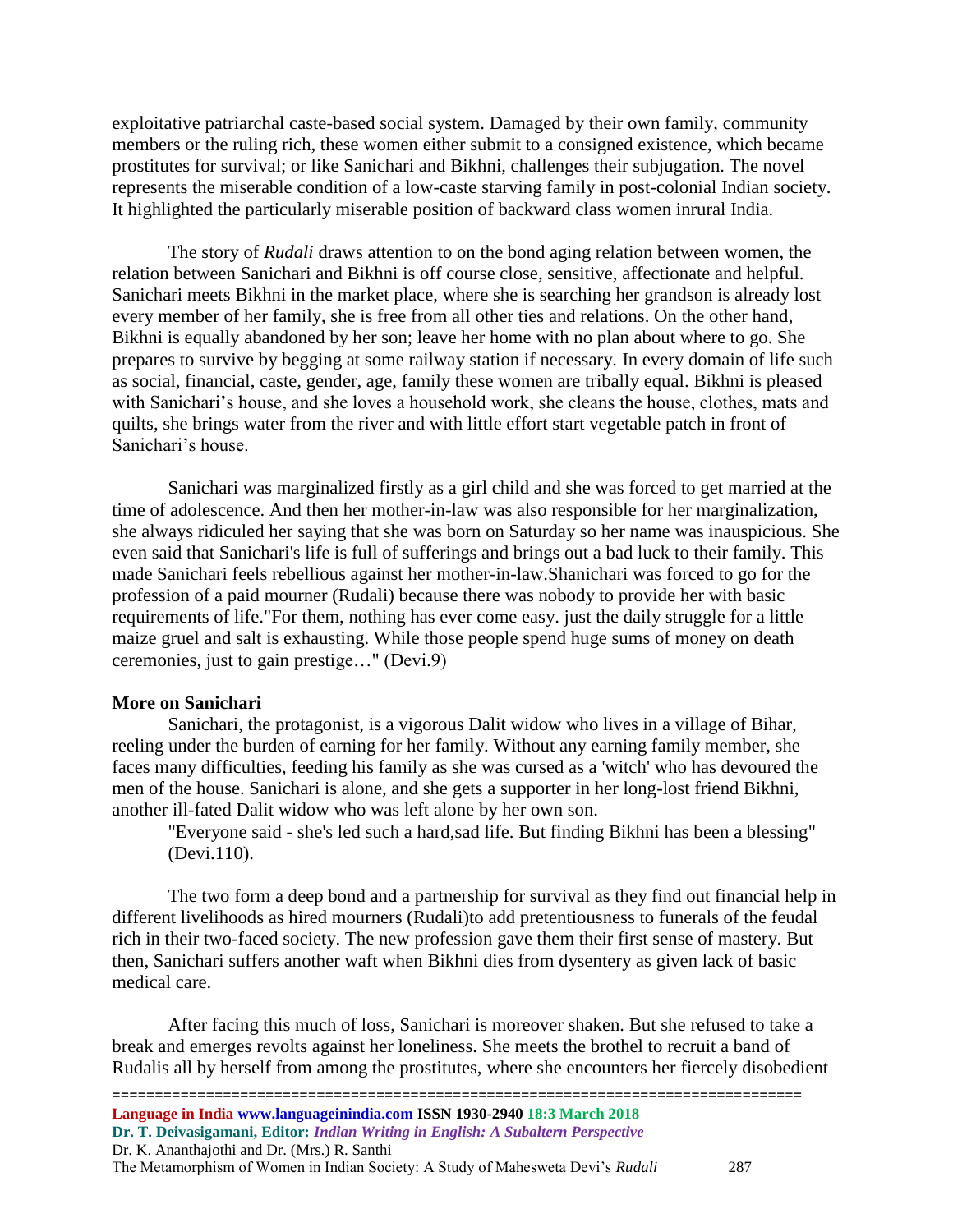runaway daughter-in-law Parvatia. Wishing to free them from ill-treatment of the flesh trade, Sanichari encourages them on how to outshine as false mourners at funerals of the rich landlords,

"When you start, weep as if you have lost someone close to you, someone dear to your heart. Beat your breast and cry out with such feeling that their blood runs cold!" she teaches them.

The play culminates with these prostitutes forging loud mourning at the demise of the very man who pushed them into the pyre of prostitution. There is a sense of liberty from their indignant life in this alternative profession that earns them cash, food grains and goodies without having to sell their bodies.

#### **Importance of Community**

Community is a medium of offence for the bloodsuckers at the same time it become the form of security and strength for subjugated. The writer stresses on the importance of community for the weaker section of the society, the community bondage between the poor and oppressed is strong enough for survival of the each and all of the community. There are a number of examples depicts in the novel by the author about how the poor and oppressed, help and cooperate other poor and oppressed in their respective communities. The writer stresses on the importance of community for the weaker section of the society, the community bondage between the poor and oppressed is strong enough for survival of the each and all of the community.

#### **Marginalized Women**

The writer strongly portrays with examples that the marginalized women and men help and support each other, on the contrary the upper caste people cheat betrays their relatives for gaining money,wealth, land, and property. It is impossible for the marginalized people to survive in the village without the support of each other. The author presents the central character Sanichari work very hard besides with her husband, her son and her grandson to support her family for survival and livelihood. Sanichari and her childhood playmate Bikhni are abandoned by their family accepted by the bondage of community and friendship.

In the very opening of the storyline is that Sanichari be treated as a commodity and thrown away as soon as her commoditized existence becomes futile to the males in her life. Mahasweta discriminates between the civilized and common reader, reading a short story or novel about the condition of the exploited tribal sitting in his or her comfortable hearth and home, and the condition of the "Ho-Oraon-Mundra girls."

The tragic fate of tribal girls like Sanichari is clearly portrayed by Mahasweta Devi in this short story. The Indian paramilitary forces sought to subjugate the tribal people by burning their shelters, by looting their possessions and killing them, and by gang raping their women. When someone died in a Malik Mahajan household, the amount of money spent on the death ceremonies instantaneously raised the reputation of the family. The status of the Rudalis also rose.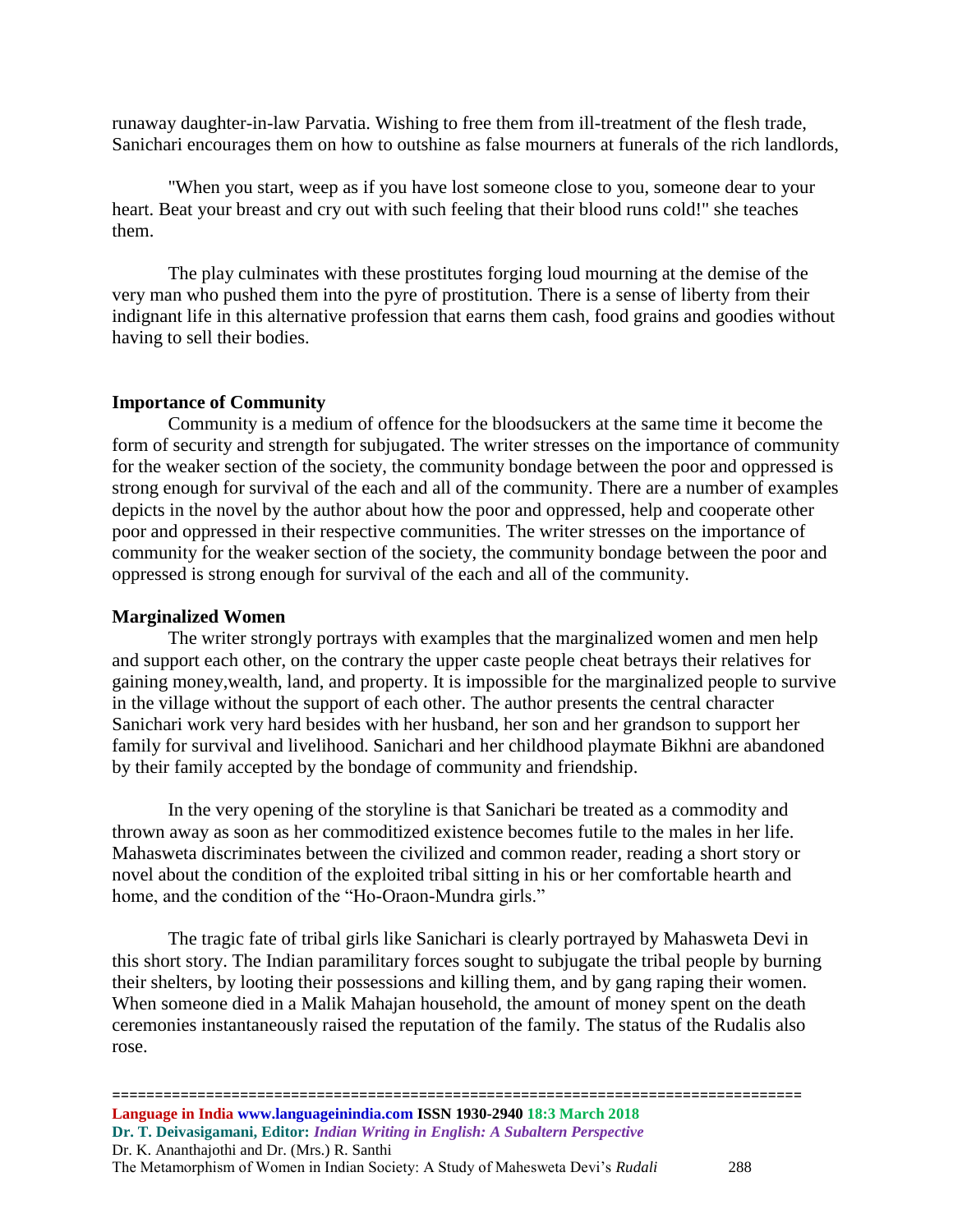"We can offer worship to Shiva as well. After all we've managed to save up sever rupees!" (Devi.73).

Such is the humiliating conditions in which the low caste woman is destined to live. And such women are termed as a separate caste or caste of low "whore" women. It is the women who are ruined by the Malik Mahajans who turn them into prostitutes.

"The Malik-Mahajan demands honor even when he is a corpse." (Devi.91)

But Sanichari rises to the occasion and conficates the opportunity by making it an act of revenge and expression of historical opposition. Sanichari contemplated that perhaps her tears had been reserved for the time when she would have to feed herself by selling them.

It can also be identified as a predictable part of the advancement of the cultural politics of dissent and difference from the historically marginalized people of India. It can be justly termed as representation the cultural politics.

Finally, she turned up to be a Rudali just to earn her daily bread. Rudali is all about how to survive. She had to sell her tears which she never shed at the death of her own people but the death of the landowners so that she could earn livelihood.

### **To Conclude**

Mahasweta intensely loves tribal people and makes every possible effort to make their life better. She openly criticizes government policies which are meant for a selected group of people. She not only writes about tribal but also write about subaltern, she has taken many significant steps to uplift the underprivileged people. In 1980, she launched a Bengali quarterly, Bortika which has become a forum for marginalized people to voice their opinions and stories. In 1983 she formed Paschim Bangla Kheriya Sabar Kalyan Samiti, a welfare society to train the tribal to earn their livelihood. In her stories and articles, she celebrates rustic beauty and innocence of tribal people which has become so rare in today's materialistic world. She feels angry when people separate the tribal people calling them different:

"Who says they are different? You deny rights to these people make them invisible and label them as different! I live, eat and sleep with them like one of their family."

She is a long-time champion for the political, social and economic. She describes the "suffering spectators of the India that is traveling to the twenty first century". Many of her stories are about tribal fighting subjugation, resisting exploitation, rebelling against power. The author not only portrays miseries of the widows but one who spent her entire life for the advancement of tribal community.

#### **References**

Devi, Mahasweta. Untapped Resources. Seminar: Literature and Society 359 (1989) 14-9. ---. *Rudali*: From Fiction to Performance. Trans. AnjumKatyal. Calcutta: Seagull Books, 1997. Mahasweta Devi: A Critical Reading. New Delhi: Creative Books, 2009.

================================================================================= **Language in India www.languageinindia.com ISSN 1930-2940 18:3 March 2018 Dr. T. Deivasigamani, Editor:** *Indian Writing in English: A Subaltern Perspective* Dr. K. Ananthajothi and Dr. (Mrs.) R. Santhi

The Metamorphism of Women in Indian Society: A Study of Mahesweta Devi's *Rudali* 289

**===================================================================**